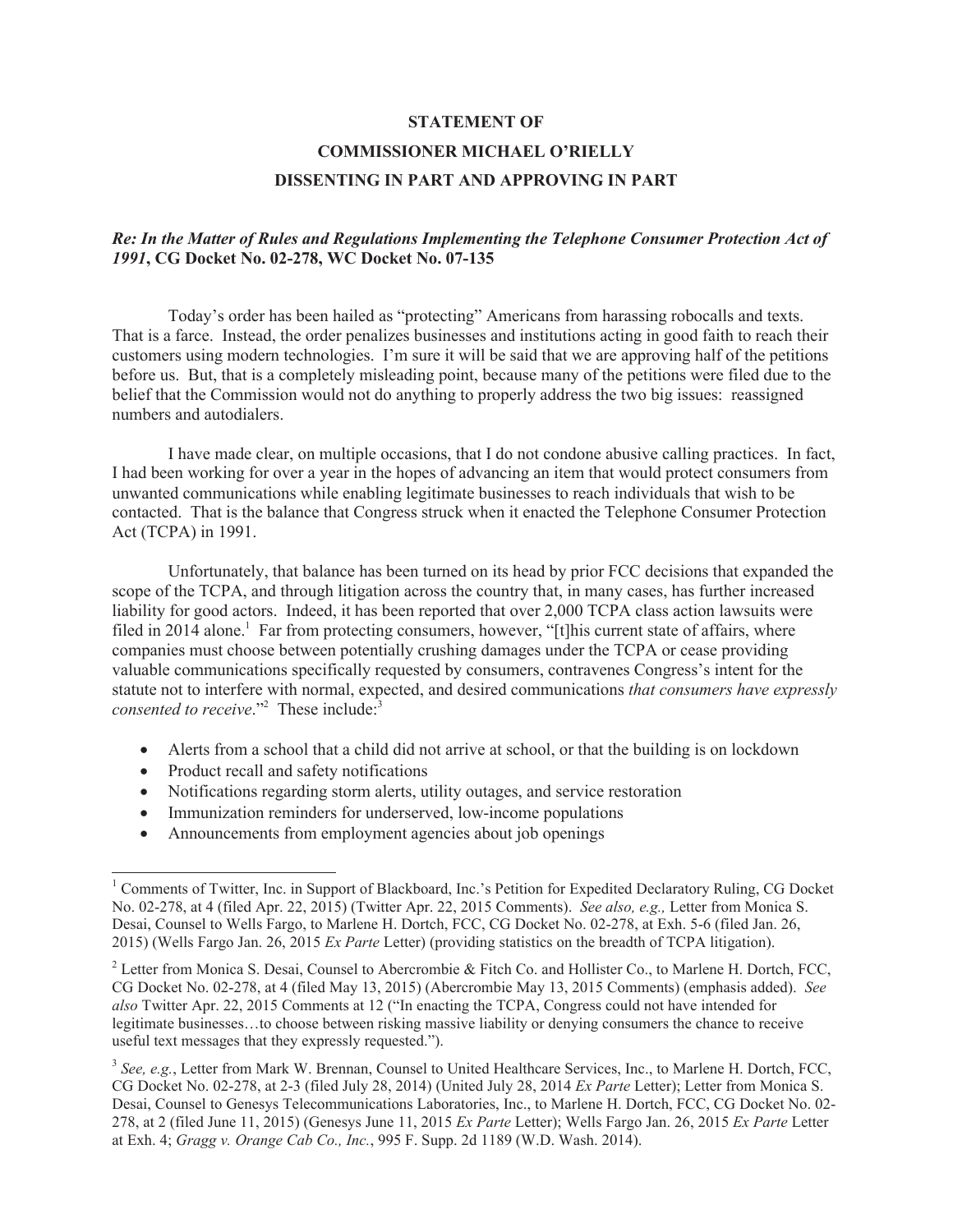- · Tweets (and other social media updates) and Instant Message notifications received by text
- Updates from airlines to let their customers know their flight has been delayed
- · Financial alerts, including balance and overdraft information
- · Text messages from taxi and ridesharing services to alert customers when their driver has arrived.

Moreover, this is despite evidence in the record of the benefits of informational calls and texts. For example:

- · Health care: "'[S]ignificantly more' patients who received automated telephone messages regarding hypertension treatment achieved blood pressure control than patients who received ordinary care only."<sup>4</sup>
- · Financial Services: "Borrowers that we [loan servicers] are able to auto dial have delinquency rates less than half of those that we cannot auto dial (13% versus 29%). … Borrowers that we [loan servicers] were able to auto dial in Q4 2014 had default rates 7 times lower than those we could not auto dial (0.6% versus 4.6% of dollar balance). … On an annual basis, TCPA contributes up to \$2,261,900,761 in extra defaults."<sup>5</sup>
- Disaster-Related Communications: When a typhoon hit the Philippines in November 2013, multiple wireless carriers offered free international calling and texting to and from the Philippines in order to allow customers to call their loved ones and to facilitate the coordination of the massive international relief effort.<sup>6</sup> Without the use of automated text message technology, it would have been infeasible for these carriers to communicate this offer to their customers.<sup>7</sup>

Indeed, other federal agencies, including the Department of Health and Human Services, have been promoting text messaging as a way to benefit Americans.<sup>8</sup> Some agencies even require companies to make a certain number of calls to consumers.<sup>9</sup> Additionally, companies can be obligated under state law to contact their customers.<sup>10</sup>

<sup>6</sup> Comments of CTIA – The Wireless Association, CG Docket No. 02-278, at 2 (filed Mar. 10, 2014).

7 *Id.*

<sup>&</sup>lt;sup>4</sup> Letter from Elizabeth P. Hall, Vice President, Office of Government Affairs, Anthem, Inc., to Marlene H. Dortch, FCC, CG Docket No. 02-278, at 5 (filed Apr. 6, 2015) (Anthem Apr. 6, 2015 *Ex Parte* Letter) (citing Teresa N. Harrison, *A Randomized Controlled Trial of an Automated Intervention to Improve Blood Pressure Control*, 15(9) J. Clinical Hypertension 650 (Sept. 2013)).

<sup>&</sup>lt;sup>5</sup> Letter from Al Mottur, Counsel to Nelnet, to Marlene H. Dortch, FCC, CG Docket No. 02-278, at 2 (filed Mar. 12, 2015).

<sup>8</sup> *See, e.g.,* Anthem Apr. 6, 2015 *Ex Parte* Letter at 4 (citing U.S. Department of Health and Human Services, Health Resources and Services Administration, *Using Health Text Messages to Improve Consumer Health. Knowledge, Behaviors, and Outcomes: An Environmental Scan*, at 27 (May 2014) (Noting that HHS had reviewed more than 100 studies on the use of text messaging and concluded: "The trends towards widespread ownership of cell phones and widespread text message use across virtually all segments of the U.S. population will continue to support the spread of health text messaging programs. This [review of studies] provides encouraging evidence related to the use of health text messaging to improve health promotion, disease prevention, and disease management.")).

<sup>9</sup> Comments of Student Loan Servicing Alliance, CG Docket No. 02-278, at 5 (filed Mar. 16, 2015) ("Federal student loan servicers are required to make repeated attempts to contact delinquent borrowers to see if there are ways that the servicer can assist the borrower in avoiding delinquency and default – Is the borrower entitled to a deferment? Is there a new repayment plan that would help the borrower meet his/her obligation to repay? Would a temporary forbearance help the borrower through a difficult period?") (citing 34 C.F.R. § 682.411, which requires lenders in the federal student loan programs to make a certain number of phone calls to delinquent borrowers at various phases of delinquency); Wells Fargo Jan. 26, 2015 *Ex Parte* Letter at Exh. 3. *See also* Comments of Citizens Bank, N.A., CG Docket No. 02-278, at 11 (filed Mar. 12, 2015) (noting that President Obama's FY 2016 Budget Proposal proposed to clarify that the use of ATDS and prerecorded voice messages is allowed when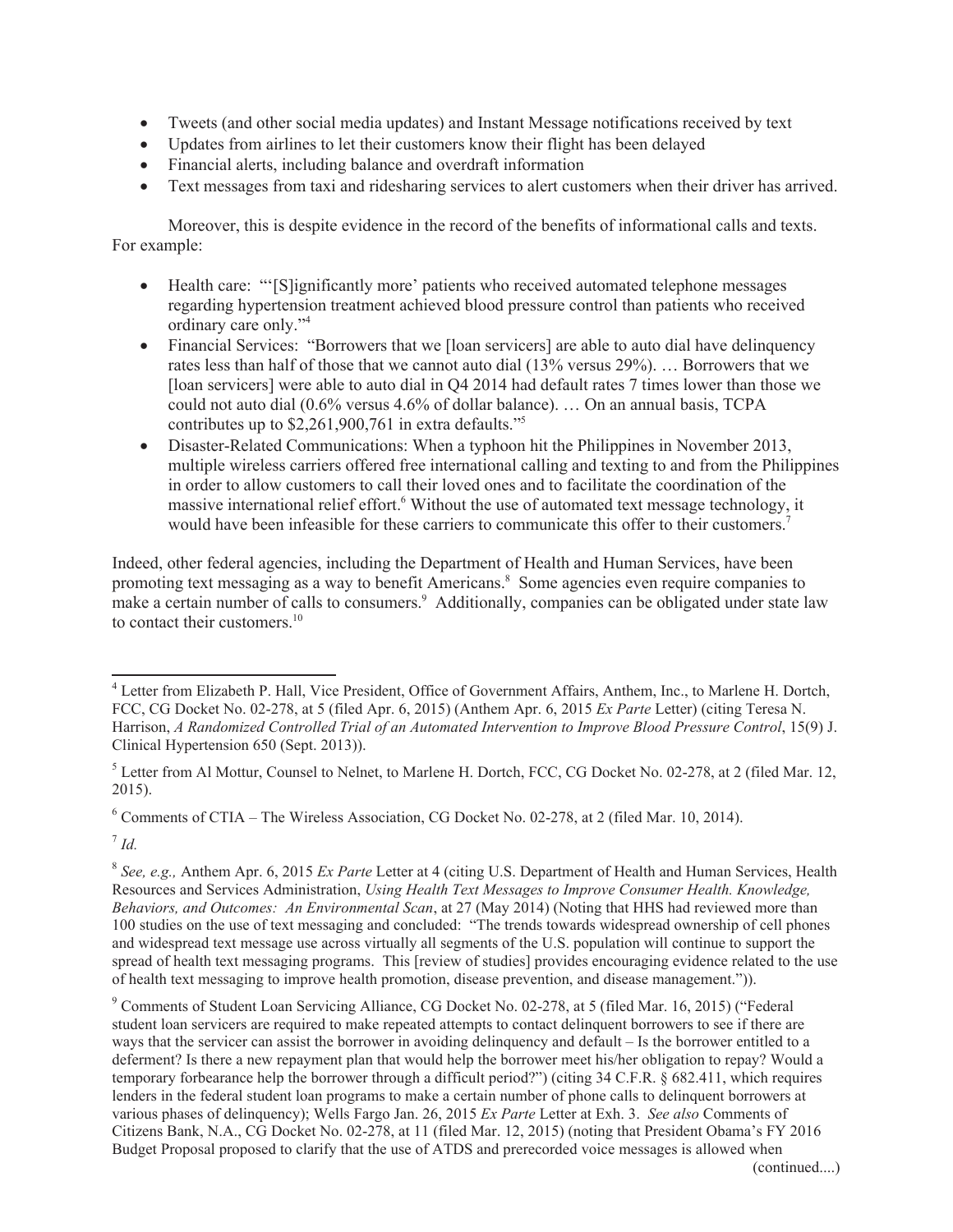The record also shows that these types of services are popular with consumers, as long as they provide *timely and relevant* information:

- · Health Care: "One survey of users of a 'safety net' hospital's emergency room showed that patients preferred text messaging over other forms of communication, and only 15 percent did not want appointment reminders and notifications of expiring insurance.<sup>"11</sup> "This consumer receptiveness is confirmed by Anthem's own experiences. Anthem collects 'opt-out' requests by members who do not desire to receive health-care messages. Anthem is receiving an opt-out rate for non-telemarketing calls of approximately .35 percent."<sup>12</sup>
- Energy: "Southern Company surveys indicate that customers would like outage and restoration notifications, and prefer communications via text message or telephone call, with email being the least requested method of contact."<sup>13</sup> "In fact, some utilities report that they more frequently receive complaints from customers when they have not been proactively notified of service interruptions than about having received a notification."<sup>14</sup>
- Education: "[A]t the beginning of each academic year, [Fairfax County Public Schools (FCPS)] requires potential message recipients to provide their telephone numbers and email addresses for contact purposes, as well as additional emergency contacts. … In many cases, the preferred method of contact is via the recipient's wireless telephone number, either as a telephone call or a text message (or both). This reflects the increasing number of students, parents, and others who rely on wireless devices to obtain information."<sup>15</sup> "The number of individuals requesting to have phone contacts removed from the FCPS database has been very small. Since July 1, 2014, FCPS sent 53,342 automated messages with 2,711,387 phone calls placed, drawn from a phone contact population of 449,909. Of that population, FCPS processed 634 requests to remove phone contacts from receiving future messages (0.14% of the total phone contact population)."<sup>16</sup>

The Commission's unfathomable action today further expands the scope of the TCPA and sweeps in a variety of communications either by denying relief outright or by penalizing companies that dial a number that, unbeknownst to them, has been reassigned to someone else. Indeed, the order paints companies from virtually every sector of the economy as bad actors, even when they are acting in good (...continued from previous page)

contacting wireless phones in the collection of debt owed to or granted by the United States – to ensure that debt owed is collected as quickly and efficiently as possible) (citations omitted).

<sup>10</sup> Reply Comments of Edison Electric Institute & American Gas Association in Support of Petition for Expedited Declaratory Ruling, CG Docket No. 02-278, at 7 (filed Apr. 10, 2015) (Edison Electric Apr. 10, 2015 Reply Comments) ("The comments demonstrate that many state regulators either mandate or strongly encourage customer notifications regarding storm alerts, outage notifications, and service restoration.").

<sup>11</sup> Anthem Apr. 6, 2015 *Ex Parte* Letter at 6 (citing Leah Zallman, et al., *Access to and Preferences for Text Messaging for medical and Insurance Reminders in a Safety Net Population*, Cambridge Health Alliance, Department of Medicine et al., *available at* http://chiamass.gov/assets/docs/r/pubs/14/text-sgim-final.pdf (last visited April 1, 2015)).

<sup>12</sup> *Id.* at 7.

<sup>13</sup> Edison Electric Apr. 10, 2015 Reply Comments at 3 (citing Comments of Southern Company on the Edison Electric Institute and American Gas Association Petition for Declaratory Ruling at 4, CG Docket No. 02-278 (filed Mar. 26, 2015)).

 $^{14}$  *Id.* at 4.

<sup>15</sup> Fairfax County Comments on Blackboard, Inc. Petition for Expedited Declaratory Ruling, CG Docket No. 02-278, at 5 (filed Apr. 15, 2015) (FCPS Apr. 15, 2015 Comments).

<sup>16</sup> Declaration of Maribeth Luftglass, Assistant Superintendent and Chief Information Officer, Fairfax County Public Schools, in Support of Reply Comments of Blackboard Inc., CG Docket No. 02-278, at 2 (dated May 7, 2015) (FCPS Declaration) (attached to Reply Comments of Blackboard Inc., CG Docket No. 02-278 (filed May 7, 2015)).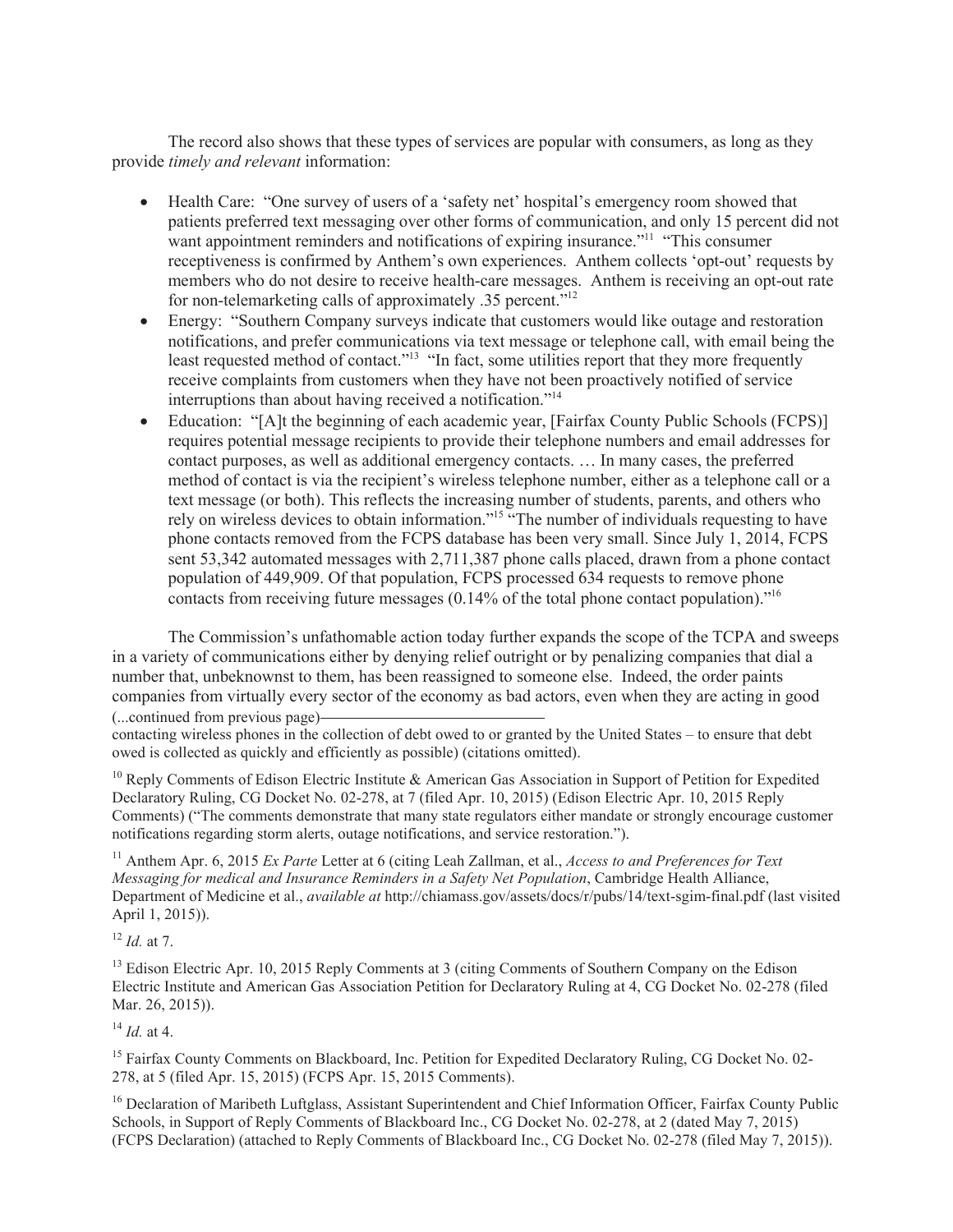faith to reach their customers. Incredibly, it even concludes that consumers experience a real and cognizable harm—an intrusion of privacy—by receiving as few as two stray calls or texts.

In a quest to protect consumers against abusive debt collection calls—that are already barred by other federal laws<sup>17</sup>—the order will force companies acting in good faith to discontinue valuable services altogether.<sup>18</sup> In fact, this is happening already.<sup>19</sup> We cannot hold millions of legitimate businesses hostage to a few bad actors that will disregard the law, no matter which agency or statute is involved.

To be sure, the FCC narrowly selects certain calls and texts *it* thinks consumers should receive and allows them under very limited circumstances. I approve of any relief contained in the item to the extent it is granted, but caution that it may not be as helpful as some would claim. I'm not even sure it is workable. Otherwise, the decisions today will make it much harder for consumers to receive information that they want and need, and will discourage companies from pursuing services that consumers might find beneficial. Therefore, I strongly dissent from the remainder of the order.

#### Scope of the TCPA

Starting with a threshold issue, I disagree with the premise that the TCPA applies to text messages. The TCPA was enacted in 1991 – before the first text message was ever sent. The Commission should have had gone back to Congress for clear guidance on the issue rather than shoehorn a broken regime on a completely different technology.

#### Definition of Autodialers

The order also impermissibly expands the statutory definition of an "automatic telephone dialing system" (also known as an autodialer or ATDS) far beyond what the TCPA contemplated. There are several problems with the new definition, which stem from FCC's refusal to acknowledge a simple fact: to meet the definition of an autodialer, all of the statutory elements must be present.<sup>20</sup>

First, the TCPA defines an autodialer as equipment that "has the capacity" to perform specific functions. Therefore, it seems obvious that the equipment must have the capacity to function as an

<sup>&</sup>lt;sup>17</sup> *See, e.g.*, Wells Fargo Jan. 26, 2015 *Ex Parte* Letter at Exh. 3 (listing a variety of statutes that govern collection practices).

<sup>&</sup>lt;sup>18</sup> *See, e.g.*, Twitter Apr. 22, 2015 Comments at 12 ("In truth, the only way that Twitter can realistically avoid making "calls" to recycled cell phone numbers is simply to stop sending texts altogether. That outcome is bad for both Twitter and its users. Twitter can only imagine the backlash if it announced it was terminating the delivery of Tweets by text to users who asked to receive them that way.").

<sup>&</sup>lt;sup>19</sup> *See, e.g.*, Abercrombie May 13, 2015 Comments at 3-4 ("Indeed, Abercrombie has eliminated the distribution of text messages to particular customers based solely on their carriers."); Letter from Harold Kim, U.S. Chamber Institute for Legal Reform and William Kovacs, U.S. Chamber of Commerce to Marlene H. Dortch, FCC, CG Docket No. 02-278 at 4 (filed Apr. 23, 2015). ("Concern over TCPA liability already has led some businesses to cease communicating important and time-sensitive information via voice and text to consumers.").

<sup>&</sup>lt;sup>20</sup> *See, e.g.*, Letter from Monica Desai, Counsel to ACA International, to Marlene H. Dortch, FCC, CG Docket No. 02-278, at 3-4 (filed Jan. 20, 2015) (noting that "in order for any equipment to be an ATDS under the TCPA, it must meet the statutory definition given by Congress" and that the FCC cannot "nullify or alter the statutory definition"). Indeed, 35 trade associations and business groups, representing hundreds of thousands of U.S. companies and organizations from across the U.S. economy, noted that Congress cannot have intended these expansive readings of the TCPA, and that applying the statute in the manner that Congress intended, as expressed through the specific language Congress enacted, would "neither 'gut' the TCPA nor 'open the floodgates' to abusive calls." Letter from 35 Associations to Chairman Wheeler, FCC, CG Docket No. 02-278, at 2-3 (filed Feb. 2, 2105).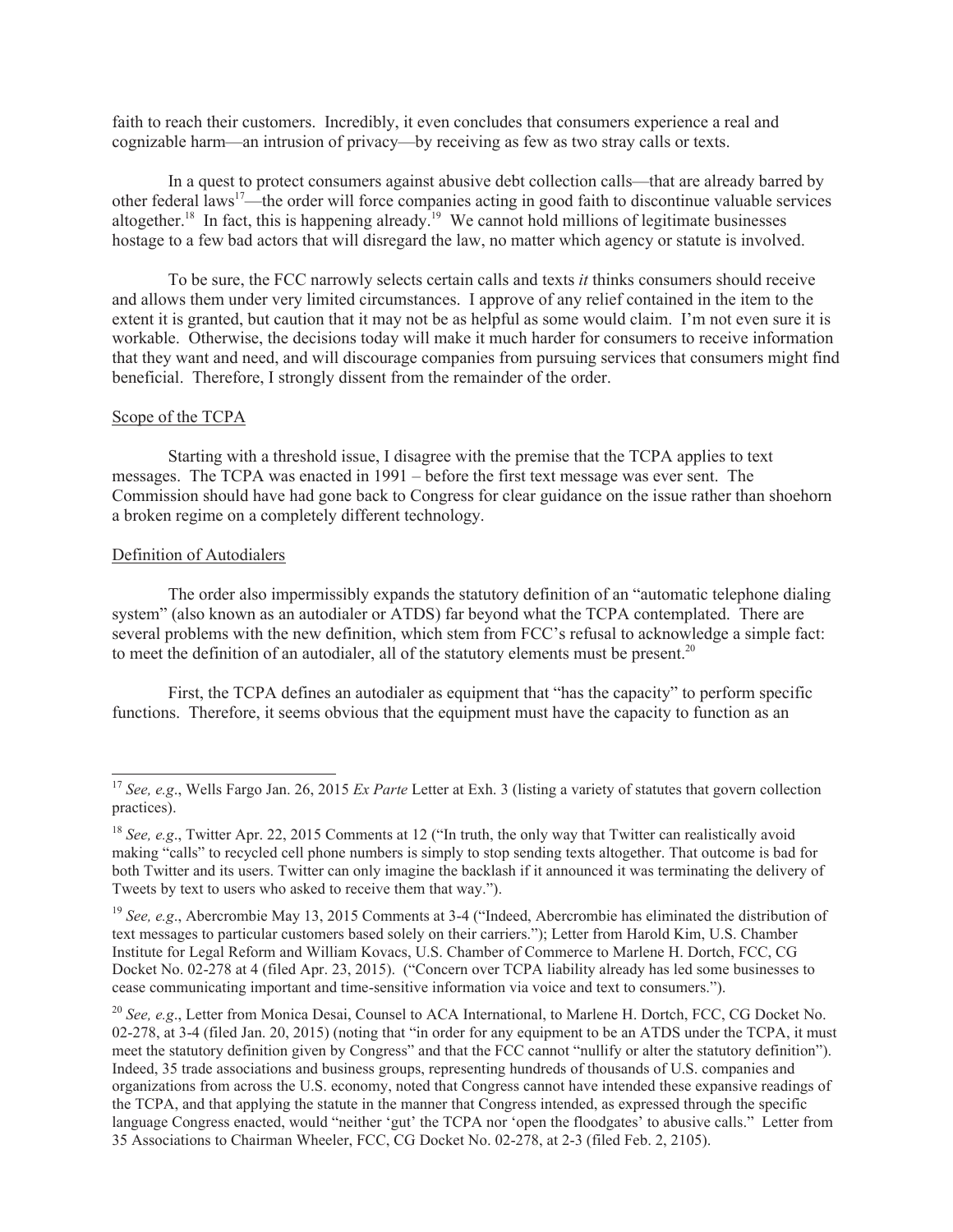autodialer *when the call is made* not at some undefined future point in time.<sup>21</sup> Moreover, the TCPA bars companies from using autodialers to "make any call" subject to certain exceptions. This indicates that the equipment must, in fact, be used *as an autodialer* to make the calls.<sup>22</sup>

Not so according to the order. Equipment that could conceivably function as an autodialer *in the future* counts as an autodialer *today*. Indeed, the new definition is so expansive that the FCC has to use a rotary phone as an example of a technology that would not be covered because the modifications needed to make it an autodialer would be too extensive. That is like the FAA regulating vehicles because with enough modifications cars and trucks could fly, and then using a skateboard as an example of a vehicle that does not meet the definition.

Multiple courts have rejected this overly expansive interpretation; for example:

The Court declines to expand the definition of an ATDS to cover equipment that merely has the potential to store or produce telephone numbers using a random or sequential number generator or to dial telephone numbers from a list without human intervention. Equipment that requires alteration to perform those functions may in the future be capable, but it does not currently have that capacity…. The mere fact that defendants' modem could, if paired with different software, develop the requisite capability is not enough under the TCPA …*.*To hold otherwise would subject almost all sophisticated computers and cell phones to TCPA liability, a result Congress surely did not intend.<sup>23</sup>

What is the FCC's response? That smartphones don't appear to be autodialers at this time, but the FCC will continue to monitor complaints and litigation "regarding atypical uses of smartphones".<sup>24</sup> That should not provide any comfort to anyone.<sup>25</sup>

<sup>24</sup> *Supra* para. 21.

<sup>21</sup> *See, e.g.,* Wells Fargo June 5, 2015 *Ex Parte* Letter at 10 (clarifying that "capacity" must mean current ability – not hypothetical future ability – is consistent with the plain language of the statute (which is written in the present tense: "has" the capacity, not "could have" the capacity)). "Otherwise, the TCPA may become vulnerable to the argument that it is constitutionally overbroad." *Id*. (citing *Aja de Los Santos v. Millward Brown, Inc.,* United States' Memorandum in Support of the Constitutionality of the Telephone Consumer Protection Act, 2014 U.S. Dist. Ct. Pleadings LEXIS 3897 (S.D. Fl. Jan. 31, 2014); *Aja de los Santos v. Millward Brown, Inc.*, Order Denying Defendant's Motion to Dismiss Plaintiff's Second Amended Complaint, 2014 U.S. Dist. LEXIS 88711 (S.D. Fl. June 29, 2014)).

<sup>&</sup>lt;sup>22</sup> Thus, if the equipment was not used as an autodialer—for example, because the equipment lacked the present capacity or because calls were made with the aid of human intervention—then it would not meet the statutory test. *See* Letter from Steven A. Augustino, Counsel to Five9, to Marlene H. Dortch, FCC, CG Docket No. 02-278 (filed June 11, 2015) (Five9 June 11, 2015 *Ex Parte* Letter).

<sup>23</sup> *Gragg v. Orange Cab Co., Inc.*, 995 F. Supp. 2d 1189, 1196 (W.D. Wash. 2014). *See also Marks v. Crunch San Diego, LLC*, 55 F.Supp.3d 1288, 1291-1292 (S.D. Cal. Oct. 23, 2014); *Glauser v. GroupMe, Inc.*, 2015 WL 475111 \*3-4 (N.D. Cal. Feb. 4, 2015);

 $25$  It is also troubling that the order could sweep in other sophisticated non-ATDS equipment with beneficial features including: helping companies honor consumer preferences for receiving calls, including times of day, specific dates, and which number(s); improving the ability of callers to honor "do not call" requests; and helping govern the frequency of call attempts. *See, e.g.,* Letter from Monica S. Desai, Counsel to Wells Fargo, to Marlene H. Dortch, FCC, CG Docket No. 02-278, at 10 (filed June 5, 2015); Comments of American Financial Services Association, CG Docket No. 02-278, at 4 (filed Dec. 2, 2013) (using a predictive dialer substantially reduces the likelihood of human error); Comments of Dial America Marketing, Inc., CG Docket No. 02-278, at 4-5 (filed Dec. 13, 2013) (computer call management equipment enables companies to ensure that numbers are dialed in an appropriate time period, to regulate the number of times the phone will ring before disconnection and to enable the tracking of call details useful in future disputes). *See also* Five9 June 11, 2015 *Ex Parte* Letter ("Interpreting an ATDS to encompass systems with the future capacity, after modification, to store or produce random or sequential numbers (continued....)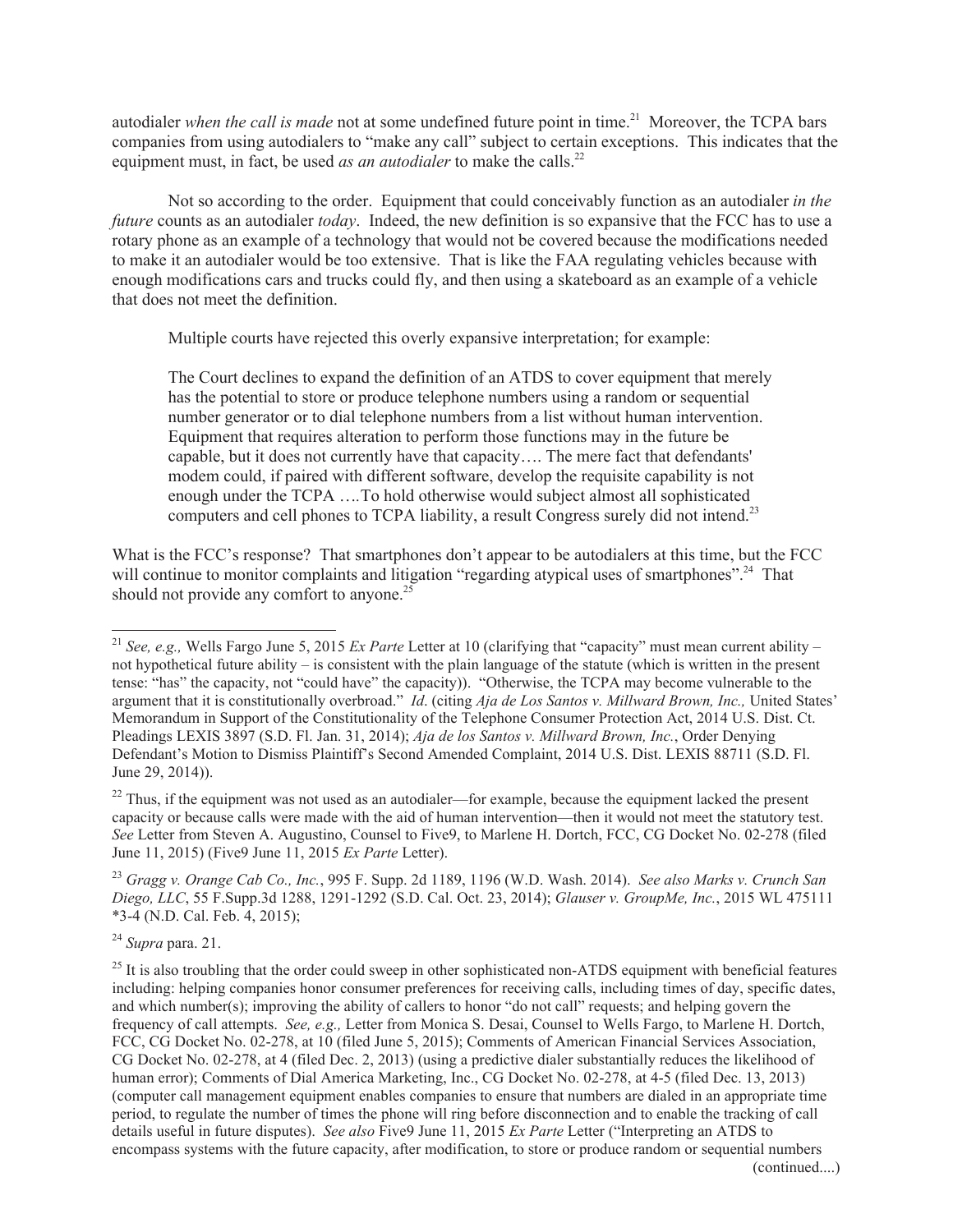The real concern seems to be that, if capacity means "present capacity" or "current capacity", companies would game the system. Specifically, they might claim that they aren't using the equipment as an autodialer, but are secretly flipping a switch to convert it into one for purposes of making the calls. I don't think we should start with a presumption that companies are intentionally breaking the law. But it seems that this could be handled as an evidentiary matter. If a company can provide evidence that the equipment was not functioning as an autodialer at the time a call was made, then that should end the matter. For example, a company could show that the equipment was not configured as an autodialer, that any autodialer components were independent or physically separate, that use as an autodialer would require a separate log in, or that the equipment was not otherwise used in an autodialer mode.<sup>26</sup>

Second, the order misreads the statute by including equipment that merely has the capacity to dial from a list of numbers. That's not what the TCPA says. It makes clear that the telephone numbers must be stored or produced "using a random or sequential number generator". Therefore, calling off a contact list or from a database of customers, for example, does not fit the definition. As one court put it:

"Random or sequential number generator" cannot reasonably refer broadly to any list of numbers dialed in random or sequential order, as this would effectively nullify the entire clause. If the statute meant to only require that an ATDS include any list or database of numbers, it would simply define an ATDS as a system with "the capacity to store or produce numbers to be called"; "random or sequential number generator" would be rendered superfluous. This phrase's inclusion requires it to have some limiting effect. When a court construes a statute it should, if possible, do so as to prevent any clause, sentence, or word, from being superfluous or insignificant. It therefore naturally follows that "random or sequential number generator" refers to the genesis of the list of numbers, not to an interpretation that renders "number generator" synonymous with "order to be called<sup>"27</sup>

Moreover, the fact that the FCC previously stated that dialing from a list is sufficient is unavailing because "[t]he [FCC] does not have the statutory authority to change the TCPA's definition of an ATDS."28

Third, the Commission previously clarified that to be considered "automatic", an autodialer must function "without human intervention".<sup>29</sup> Therefore, it should be clear that non-de minimis human intervention would disqualify it from being an autodialer.<sup>30</sup> This is important because there is litigation

(...continued from previous page)

not only would contradict the plain language of the statute, it would deprive consumers of the benefits of call management technology.").

<sup>26</sup> *See, e.g., Modica v. Green Tree Servicing, LLC,* 2015 WL 1943222 \*3 (N.D. Ill Apr. 29, 2015).

<sup>27</sup> *Marks*, 55 F.Supp.3d at 1292. *See also Griffith v. Consumer Portfolio Serv., Inc.,* 838 F.Supp.2d 723, 725 (N.D. Ill. 2011) ("'Random number generation' means random sequences of 10 digits, and 'sequential number generation' means (for example) (111) 111-1111, (111) 111-1112, and so on."); *Dominguez v. Yahoo!, Inc.*, 8 F. Supp. 3d 637, 643 (E.D. Pa. 2014) ("[Plaintiff's] definition of the term 'sequence' or 'sequential' fails to raise a material dispute of fact, since it focuses on the manner in which text messages are sent, not the way in which the numbers are generated.").

<sup>28</sup> *Marks*, 55 F.Supp.3d at 1292.

<sup>29</sup> *See, e.g., Rules and Regulations Implementing the Telephone Consumer Protection Act*, CG Docket No. 02-278, Report and Order, 18 FCC Rcd 14014, para 132 (2003) (clarifying that the "basic function" of an ATDS is to dial numbers "without human intervention").

<sup>30</sup> *Gragg*, 995 F. Supp. 2d at 1194 (concluding that, if "human intervention is essential" to a system, then that system is not an autodialer). "Commenters have noted that preview dialers, 'click to call' systems and other technologies requiring a user to select the number to be dialed." Five9 June 11, 2015 *Ex Parte* Letter (citing Comments of Sirius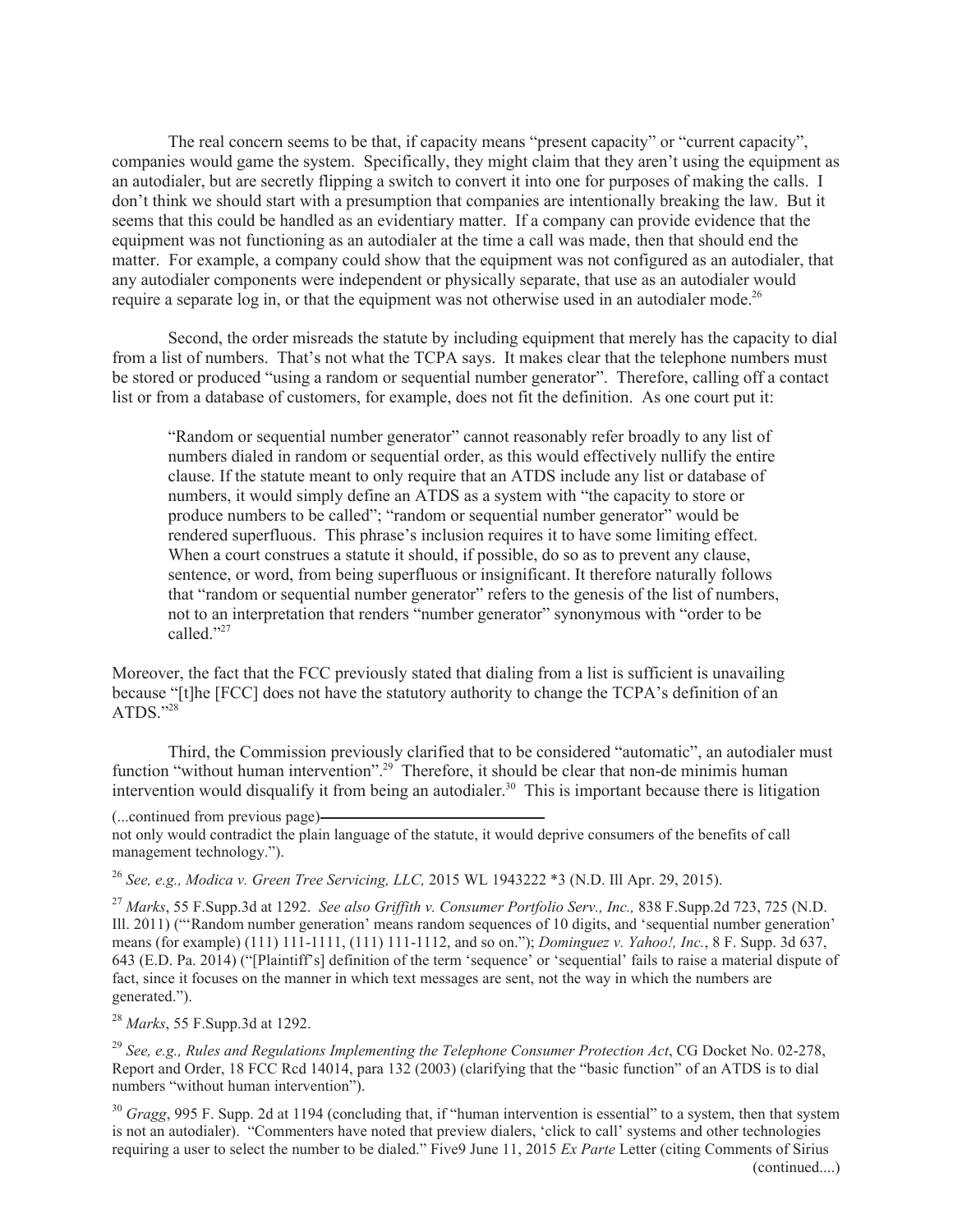around the country regarding the level of human intervention. Yet the order refuses to provide any additional clarity, claiming that this must be done through a case-by-case determination. In fact, the order increases confusion by implying that calls that are manually dialed from equipment that could be used as an autodialer would still count as autodialed calls because the equipment has the potential to be an autodialer—even though the calls would not have been made absent that human intervention (i.e., the manual dialing). $31$ 

Fourth, the distinction drawn between different types of apps is without merit. While it is true that different apps may require different levels of engagement by the user before sending messages to the user's contacts, no messages would be sent at all but for the user signing up for the service. It is important that the user be aware that all contacts will receive a message. But assuming that is true, it is the user that should be deemed to initiate the call, not the app, as these type of messages would not be made but for the human intervention of the user. If certain recipients do not want to receive messages, it is not unreasonable to expect them to take that up with the user, not the app provider.

#### Reassigned Numbers

Every day, an estimated 100,000 cell phone numbers are reassigned to new users.<sup>32</sup> As a result, numerous companies, acting in good faith to contact consumers that have consented to receive calls or texts, are exposed to liability when it turns out that numbers have been reassigned without their knowledge.

Today's order offers companies fake relief instead of a solution: one free pass. That is, if a company makes a single call or text to a number that has been reassigned, the company will not be liable for that single contact. But that construct assumes that the recipient picks up the phone or responds to the text. In many cases, that won't happen, subjecting the company to liability for any subsequent calls or texts. All we've done is moved the point of liability for reassigned number situations from call one to call two. And if a call is made to a wrong number (i.e., misdialed) there's no free pass at all.

Companies have pointed out that a one free pass rule can make things worse for them and for their customers.<sup>33</sup> If that one call goes to voicemail and the message doesn't state who is at the number, or if a call is answered but dropped before the recipient's identity is revealed, they have no choice but to refrain from contacting that number in the future.<sup>34</sup> In fact, these rules even apply to calls that are not

<sup>32</sup> Twitter Apr. 22, 2015 Comments at 3; Stage Stores, Inc. Petition for Expedited Declaratory Ruling and Clarifications, CG Docket No. 02-278, at 3 (filed June 3, 2014).

<sup>(...</sup>continued from previous page)

XM Radio Inc., CG Docket No. 02-278, at 15 (filed May 18, 2015) (preview dialing is the functional equivalent of manual dialing); Comments of the U.S. Chamber of Commerce, CG Docket No. 02-278, at 4 (filed Dec. 19, 2013) ("human intervention is the key factor;" manually entering all digits and "oneclick" dialing are equivalent processes)).

<sup>&</sup>lt;sup>31</sup> The order states that nothing in the TCPA prevents callers from manually dialing; for example, to discover reassigned numbers. However, the order also implies that calls that are manually dialed from equipment that could be used as an autodialer would still count as autodialed calls. Therefore, manual dialing may not actually be a viable option for those seeking to avoid liability.

<sup>33</sup> *See, e.g.,* Wells Fargo June 5 *Ex Parte* Letter at 3-6.

<sup>34</sup> *See, e.g.,* Genesys June 11, 2015 *Ex Parte* Letter at 1-2 ("The 'one call attempt' standard will force companies to take customers off of calling lists, or off of texting lists, for not responding to a text or not answering a phone call. This will result in the unintended consequence of companies having to stop numerous consumer beneficial, normal and expected communications, or risk being faced with potentially catastrophic TCPA liability.").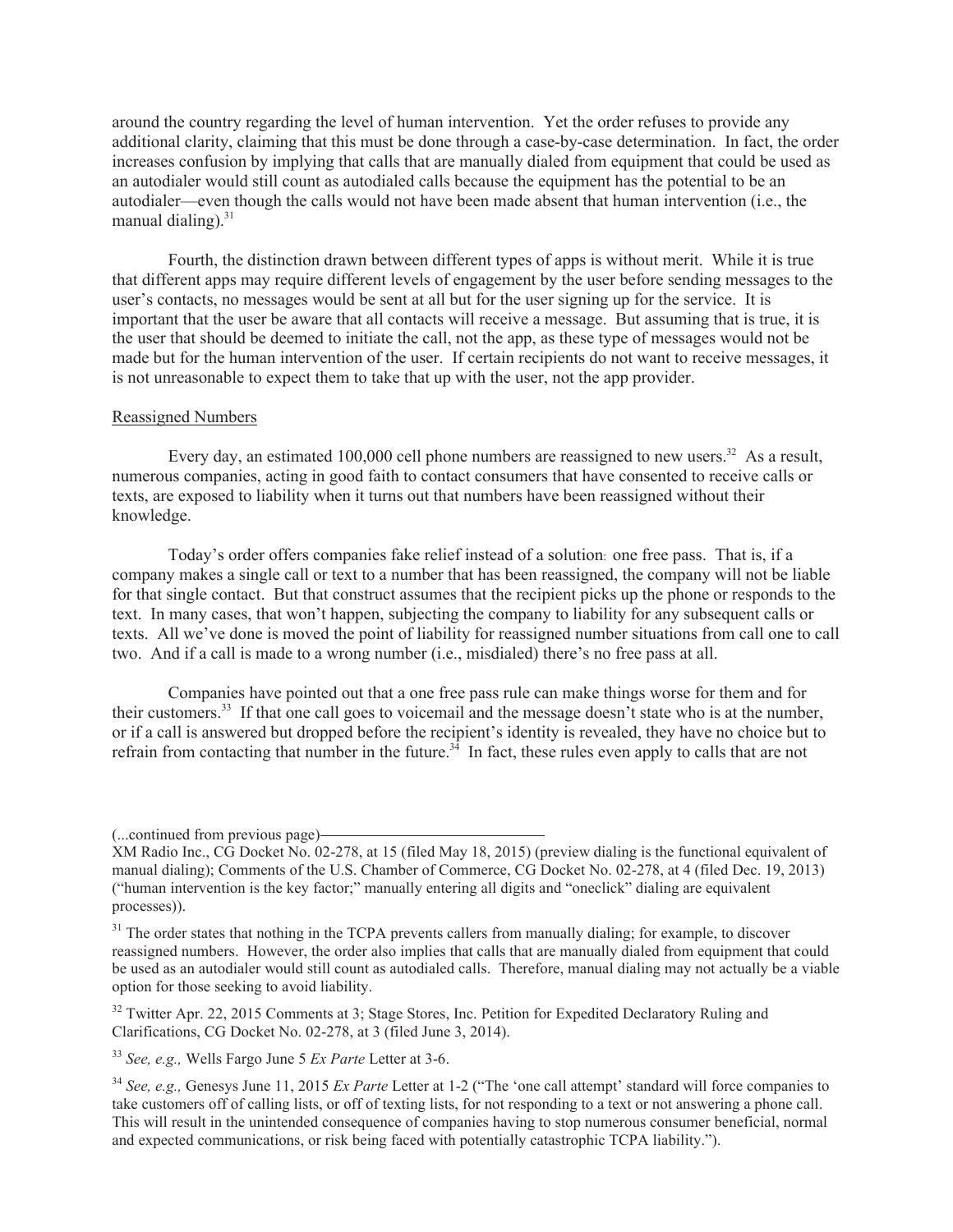connected. That is inconsistent with the statute.<sup>35</sup> But, moreover, what is the harm in seeing a missed call on your smartphone screen?

Indeed, we may have provided a new way for consumers acting in bad faith to entrap legitimate companies. A person could take a call, never let on that it's the wrong person, and receive subsequent calls solely to trip the liability trap. After all, the order is very clear that there is absolutely no duty imposed on consumers to let companies know they have reached the wrong person. In fact, the order expressly rejects a bad faith defense against call and text message recipients that intentionally deceive the caller or sender in order to induce more liability. Therefore, it won't be long before the apps or websites that help consumers manufacture TCPA lawsuits include this as the latest example.<sup>36</sup>

The record shows that one free pass is particularly problematic for informational texts, such as reminders, where no response is expected or routinely provided.<sup>37</sup> In those cases, companies will use up the free pass and still have zero indication as to whether they reached the right number. Some may have no choice but to discontinue the texts. That risks angering consumers that had specifically requested texts, for example, to remind them to pay a monthly bill, but then miss a payment because they didn't get a reminder.

Moreover, the idea that, after one call, a caller would have "constructive knowledge" that a number has been reassigned—even if there was no response—is absolutely ludicrous. The FCC expects callers to divine from mere silence the current status of a telephone number. In doing so, it reads the statute to "demand[] the impossible."<sup>38</sup> Think about this in the context of Twitter, which consumers can set to text if anything happens involving them. Before Twitter can even realize the number has been reassigned, they are already liable for hundreds or perhaps thousands of "violations". The only solution is to stop the practice in its entirety.

The FCC points to a list of suggestions in the record to help callers determine whether a number has been reassigned, such as checking a numbering database. But then the item does not provide any relief or a safe harbor for employing these suggestions.

<sup>35</sup> *See, e.g.,* Wells Fargo June 5 *Ex Parte* Letter at 2 ("Congress used two different phrases in two distinct sections of the TCPA to create two distinct triggers for liability. Under the statute, it is unlawful to 'make' a call – not merely to 'attempt' a call – to a cell phone using an automatic telephone dialing system (ATDS) without prior express consent… By contrast, Congress determined that call 'initiation' triggers liability in the context of pre-recorded voice messages to landlines even if the call is not placed through an ATDS.") (citing *Save Our Valley v. Sound Transit*, 335 F. 3d 932, 960 (9th Cir. 2003) ("We generally assume that when Congress uses different words in a statute, it intends them to have different meanings.")).

<sup>&</sup>lt;sup>36</sup> For example, one Android App called "Block Calls Get Cash" – marketed by a self-described consumer protection law firm – purports to help those who download it determine whether they have a claim under the TCPA. The app's website states that "with no out-of-pocket cost for the app or legal fees, its users will 'laugh all the way to the bank.'" Reply Comments of the U.S. Chamber of Commerce, CG Docket 02-278, at 4 (filed Dec. 1, 2014) (citing *Lawsuit Abuse? There's an App for That*, U.S. Chamber Institute for Legal Reform (Oct. 29, 2014), http://www.instituteforlegalreform.com/resource/lawsuit-abuse-theres-an-app-for-that/).

<sup>37</sup> *See, e.g.,* Genesys June 11, 2015 *Ex Parte* Letter at 2 ("It does not benefit consumers to force callers to freeze such communications simply because a consumer did not pick up a call or respond to a text. Indeed, there is no expectation by consumers that they should have to respond to texts providing information such as power outage notifications or product recalls.").

<sup>38</sup> *Rules and Regulations Implementing the TCPA*, CG Docket No. 02-278, Order, 19 FCC Rcd 19215, 19219 (2004) (quoting *McNeil v. Time Ins. Co.*, 205 F.3d 179, 187 (5th Cir. 2000)).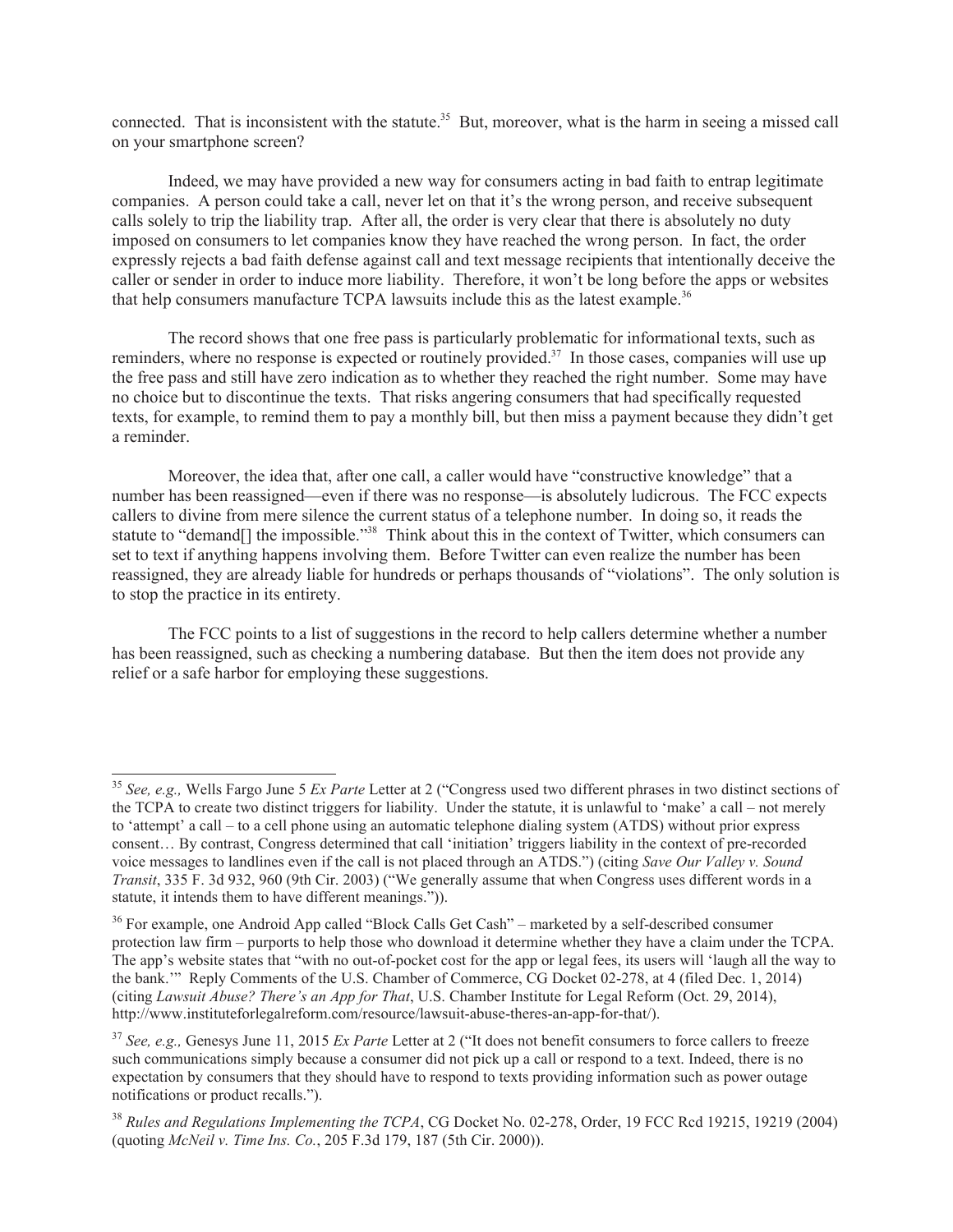Many of these suggestions are good practices that a number of parties routinely employ to minimize the risk of litigation over reassigned numbers.<sup>39</sup> But they are not foolproof, either individually or collectively, so without a safe harbor there is still substantial litigation risk.<sup>40</sup> For example, the database contains at best 80 percent of wireless numbers and is not updated in real time.<sup>41</sup>

Many commenters noted the impracticability of determining whether a number has been reassigned before calling or texting. For example:

- · Fairfax County Public Schools: "The messages FCPS sends are critical to and expected to be received by FCPS's school community, especially in a threat or emergency situation.<sup>242</sup> "It would be impossible for FCPS to confirm whether a wireless telephone number is being used by the same recipient that gave FCPS consent before sending each automated message. The biggest advantage in using automated messages - reaching a large number of people as quickly as possible - would be lost if FCPS were required to make such a verification every time it sends an education-related message to a wireless telephone number."<sup>43</sup>
- Abercrombie: "Because there is no comprehensive database of reassigned numbers, the only way to avoid TCPA liability altogether for calls or texts related to reassigned numbers is to cease

<sup>40</sup> *See, e.g.,* Wells Fargo Jan. 26, 2015 *Ex Parte* Letter at 5-6; CBA Petition at 9 ("[E]ven the most stringent compliance program cannot guarantee that the intended recipient will always be the person who answers the call.") (citing Petition for Expedited Declaratory Ruling of United Healthcare Services, Inc., CG Docket No. 02-278 (filed Jan. 16, 2014); Comments of the American Bankers Association, CG Docket No. 02-278 (filed Mar. 10, 2014); Comments of ACA International, CG Docket No. 02-278 (filed Mar. 10, 2014); Comments of the American Financial Services Association, CG Docket No. 02-278 (filed Mar. 10, 2014); Comments of America's Health Insurance Plans, CG Docket No. 02-278 (filed Mar. 10, 2014); Comments of the Coalition of Higher Education Assistance Organizations, CG Docket No. 02-278 (filed Mar. 10, 2014); Comments of Comcast Corporation, CG Docket No. 02-278 (filed Mar. 10, 2014); Comments of CTIA, CG Docket No. 02-278 (filed Mar. 10, 2014); Comments of DIRECTV, CG Docket No. 02-278 (filed Mar. 10, 2014); Comments of Dominion Enterprises of Virginia, CG Docket No. 02-278 (filed Mar. 10, 2014); Comments of Noble Systems Corporation, CG Docket No. 02-278 (filed Mar. 7, 2014); Comments of the Student Loan Servicing Alliance, CG Docket No. 02-278 (filed Mar. 10, 2014); Comments of Time Warner Cable Inc. , CG Docket No. 02-278 (filed Mar. 10, 2014); Comments of the U.S. Chamber of Commerce, CG Docket No. 02-278 (filed Mar. 10, 2014); Reply Comments of United Healthcare Services, Inc., CG Docket No. 02-278 (filed Mar. 23, 2014); Wells Fargo May 15, 2014 *Ex Parte* Letter; Letter from Monica S. Desai to Marlene H. Dortch, CG Docket No. 02-278 (filed July 21, 2014); United July 28, 2014 *Ex Parte* Letter).

<sup>41</sup> *Supra* note 301. *See also* United July 28, 2014 *Ex Parte* Letter at 5 (These databases: provide only a confidence score; often associate incorrect names or nicknames with numbers; do not associate any name with 27% of wireless numbers; and present additional challenges when a family plan lists a single individual as the "subscriber". Moreover, subscriptions to these services are likely cost-prohibitive for small business, non-profit organizations, and other small entities); CBA Petition at 9 ("Even companies who can afford costly third party systems that purport to provide accurate data concerning reassigned numbers still cannot escape liability because the database is often incomplete and does not account for family plan holders.") (citing Wells Fargo May 15, 2014 *Ex Parte* Letter at 4; United July 28, 2014 *Ex Parte* Letter at 5; U.S. Chamber of Commerce Institute for Legal Reform, The Juggernaut of TCPA Litigation (October 2013)).

<sup>42</sup> FCPS Apr. 15, 2015 Comments at 1-2.

<sup>43</sup> *Id.* at n. 13. The FCPS also expressed concern that "FCPS operations are government-funded. Any expense to defend against TCPA claims would expend funds that are designated to and essential for the education of America's school children." FCPS Declaration at 3.

<sup>39</sup> *See, e.g*., Wells Fargo Jan. 26, 2015 *Ex Parte* Letter at Exh. 8. *See also* Petition for Declaratory Ruling of Consumer Bankers Associations, CG Docket No. 02-278 (filed Sept. 19, 2014) (CBA Petition) ("[C]ompanies often employ expensive and ultimately inadequate measures to try to ascertain mobile telephone number reassignments.") (citing Letter from Monica S. Desai, Counsel to Wells Fargo to Marlene H. Dortch, CG Docket No. 02-278, at 4 (filed May 15, 2014) (Wells Fargo May 15, 2014 *Ex Parte* Letter); United July 28, 2014 *Ex Parte* Letter at 5; U.S. Chamber of Commerce Institute for Legal Reform, The Juggernaut of TCPA Litigation (October 2013)).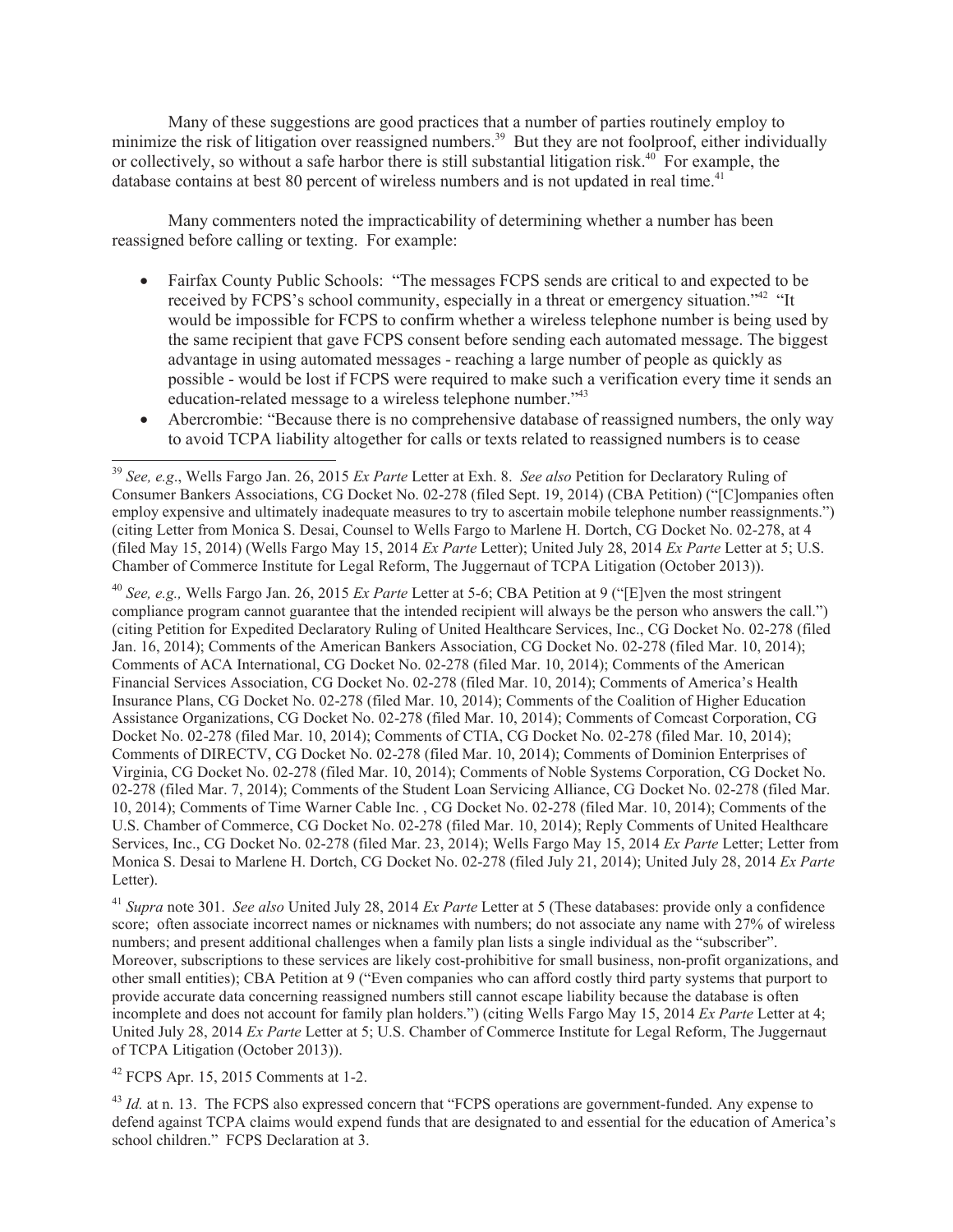communicating. . . . Indeed, Abercrombie has [already] eliminated the distribution of text messages to particular customers based on their carriers."<sup>44</sup>

Alternatively, the FCC notes that companies can manually dial numbers. This is not a realistic solution for most, if not all, of today's businesses and institutions. For example:

- · Twitter: "To implement this approach, a Twitter employee would need to *manually* call or text each user and verify his or her identity before *each* Tweet was automatically sent. Such a verification process would be prohibitively expensive for Twitter, and annoying and an invasion of privacy for Twitter users. Given that Twitter users can follow an unlimited number of other Twitter users and receive all of their Tweets—often dozens or more on a daily basis—Twitter could not possible implement this suggestion."<sup>45</sup>
- · National Council of Higher Education Resources: "On average, one of the four major federal loan servicers was able to contact only 1,130 borrowers by dialing manually – but reached 13,675 delinquent borrowers per week using automated dialing technology."<sup>46</sup> For these companies, being forced to manually dial each call will "increase costs, place unnecessary restraints on finite resources, and, most importantly, [it would reduce] the number of consumers that can be reached and informed in a timely manner about ways to avoid default or options to resolve their default."<sup>47</sup>
- · Marketing Research Association: "The increased time involved in cell phone research can be even more of a problem than cost. Time-sensitive studies, including most political and public opinion polling, are constantly imperiled. In situations where timely data is as critical as accurate data, information is not readily deliverable to companies, governments, and other entities that need to make swift decisions."<sup>48</sup>

There is simply no realistic way for a company to comprehensively determine whether a number has been reassigned.<sup>49</sup>

Moreover, some of the alternatives that the FCC suggests go so far as to be *anti-consumer*. For example, the FCC notes that companies could periodically email or mail requests that consumers update their contact information. But consumers also complain about getting unwanted email and mail. This just shifts the potential annoyance from one mode of communication to another and is also not foolproof because numbers could be reassigned in the interim. Furthermore, if companies actually emailed their customers enough to avoid TCPA liability (at least every day), these emails would get ignored or the recipient would unsubscribe. These alternatives may be a convenient dodge for the FCC, but they are not practical or desirable for businesses or consumers.<sup>50</sup>

<sup>49</sup> *See* Wells Fargo Jan. 26, 2015 *Ex Parte* Letter at Exh. 2 (noting that it is a "myth" that "[a] compliance-minded business can avoid liability for calls to recycled cell phones by using databases, or through manual calling.")

<sup>50</sup> In addition, to the extent the Commission suggests shifting communications to landline calls or mail, the Department of Education has pointed at that these methods of communication are particularly ineffective when trying to communicate with 18-24 year olds, as 32% of 18-24 year olds do not have a landline and students are very mobile while in college and can change addresses multiple times. Letter from Vanessa A. Burton, Office of General Counsel, U.S. Department of Education, to Marlene H. Dortch, FCC, CG Docket No. 02-278, at 3 (filed May 21, 2010).

<sup>44</sup> Abercrombie May 13, 2015 Comments at 3-4.

 $45$  Twitter Apr. 22, 2015 Comments at 10-11.

<sup>46</sup> Comments of National Council of Higher Education Resources, CG Docket No. 02-278, at 3 (filed June 5, 2015).

<sup>47</sup> *Id.* at 5-6.

<sup>48</sup> Comments of Marketing Research Association, CG Docket No. 02-278, at 6 (filed Dec. 23, 2014).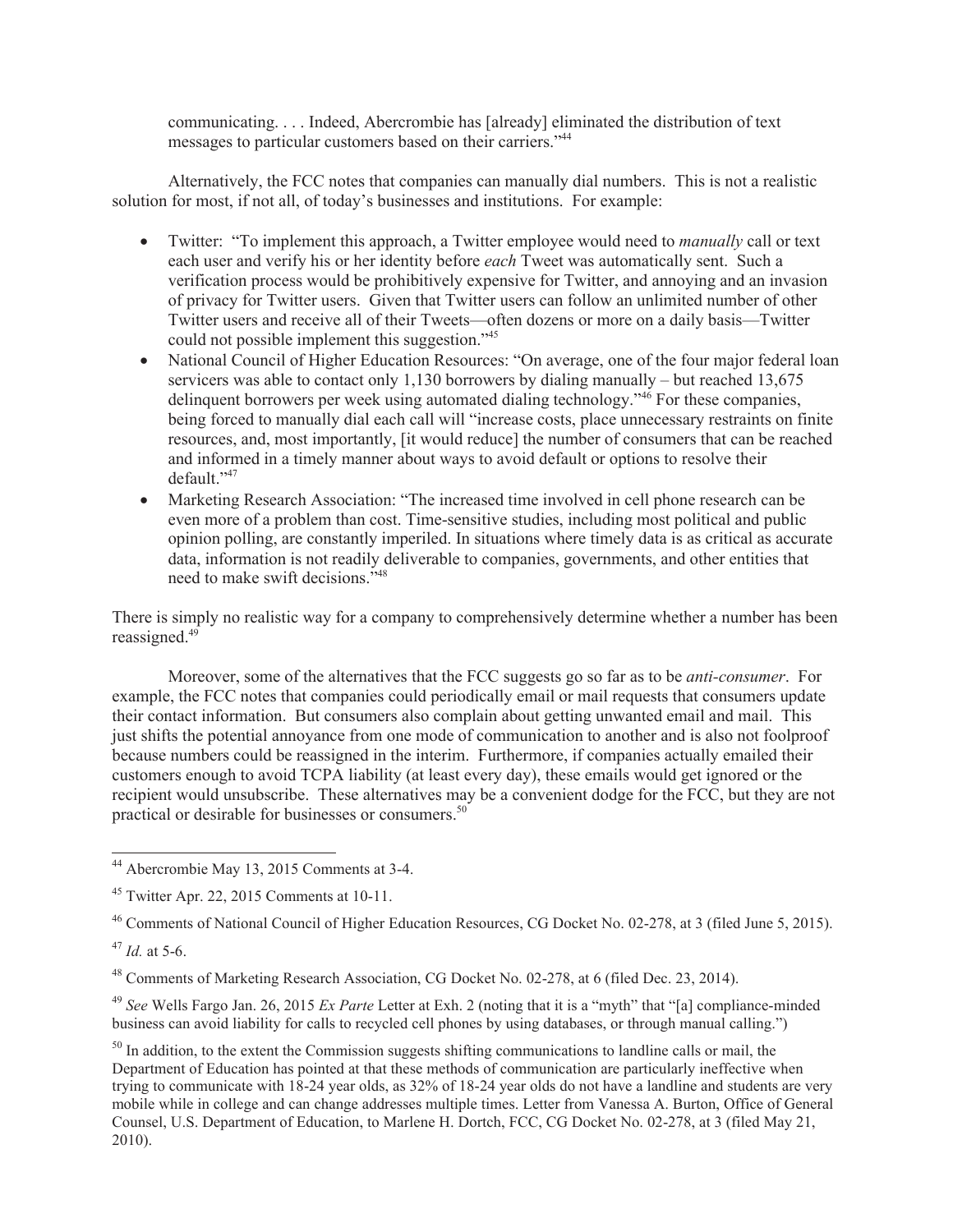Additionally, the FCC notes that companies could require consumers that give consent to notify those companies when they relinquish their numbers. If they do not, the FCC observes that "the caller may wish to seek legal remedies for violation of the agreement."<sup>51</sup> In other words, the FCC thinks it's reasonable *to have companies sue their own customers*.

Sadly, there were reasonable options that the Commission rejected. In particular, a number of petitioners and commenters asked the FCC to interpret "called party" to mean the "intended recipient".<sup>52</sup> This commonsense approach would have allowed a company to reasonably rely on consent obtained for a particular number. Otherwise, "[i]f consent is lost through events about which the caller is totally unaware and has no control, every call carries a \$500 price tag and the consent exception becomes illusory, contrary to the intent of Congress."<sup>53</sup>

The real concern with this obvious solution seems to be that companies would continue to make calls even after they have been informed that they've reached the wrong person. Here again, I don't think we should start from the presumption that the vast majority of businesses are bad actors. In fact, parties made clear in the record that there could be liability for subsequent calls made to a wrong number after actual knowledge was obtained and a reasonable time to remove the number had passed.<sup>54</sup> It makes no sense that legitimate businesses would knowingly waste time calling people that aren't their customers, at least with respect to informational calls or texts.

Moreover, the idea that a recipient should have no responsibility whatsoever to notify a company that they reached the wrong person or even to be truthful and act in good faith is preposterous. I was shocked to read one cautionary tale:

By the time Rubio's was aware of the problem [that a number provided by an employee had been reassigned], hundreds of Remote Messaging alerts were received by the wireless subscriber with the reassigned number. Further, the subscriber with the reassigned number advised Rubio's that he has solved the problem by blocking the number assigned to the Remote Messaging system and, therefore, no corrective action was needed. All the while, the subscriber with the reassigned number waited until he received approximately 876 alerts before filing suit against Rubio's, thereby increasing his statutory damages against Rubio's. $55$ 

<sup>51</sup> *Supra* note 302.

<sup>52</sup> *See, e.g.,* Wells Fargo June 5, 2015 *Ex Parte* Letter at 7 (supporting such an interpretation and citing other commenters that agree).

<sup>&</sup>lt;sup>53</sup> Twitter Apr. 22, 2015 Comments at 14 (citing H.R. Rep. No. 102-317 at 17 (1991) (explaining that the exception was designed to allow companies to send "expected or desired" messages, such as those that "advise a customer (at the telephone number provided by the customer) that an ordered product had arrived, a service was scheduled or preformed, or a bill had not been paid").

<sup>54</sup> *See, e.g.,* CBA Petition at 14 ("When the caller learns that a number no longer belongs to the intended recipient, further calls to the number will justifiably be subject to enforcement and private actions under the TCPA. As such, the consumer of right of action will appropriately remain intact."); Wells Fargo June 5, 2015 *Ex Parte* Letter at 7; Letter from Harold Kim, Executive Vice President, U.S. Chamber Institute for Legal Reform, to Marlene H. Dortch, FCC, CG Docket No. 02-278, at 3-4 (filed June 11, 2015).

<sup>&</sup>lt;sup>55</sup> Rubio's Restaurant, Inc. Petition for Expedited Declaratory Ruling, CG Docket No. 02-278, at 3 (filed Aug. 11, 2015) (Rubio's Restaurant Aug. 11, 2015 Petition). Yet, the order rejects Rubio's request for an affirmative, badfaith defense.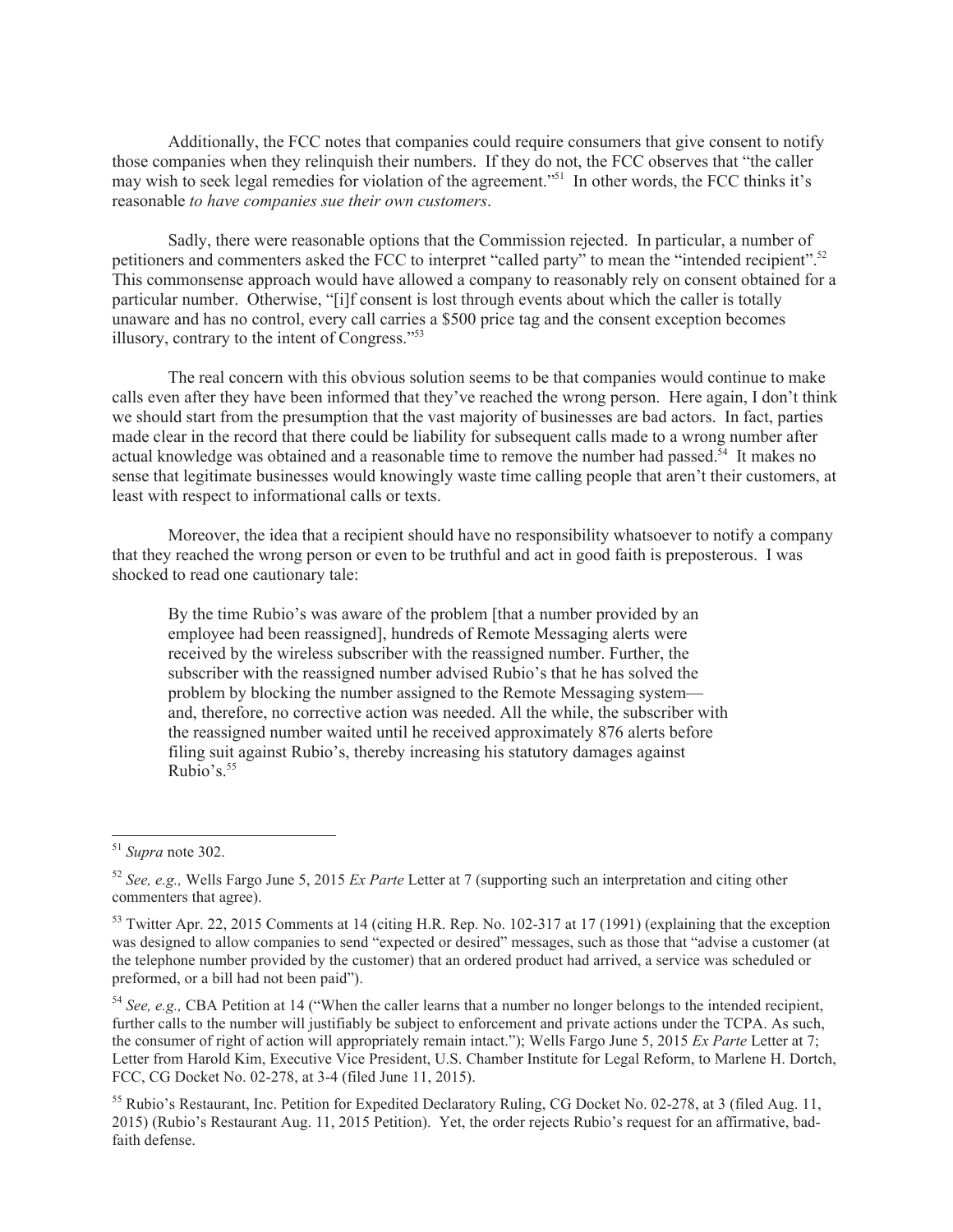It is not unreasonable to expect a recipient to contact the company to inform them of the error. This could be done through the simple opt-out mechanism that the FCC points to as an example of a best practice for limiting calls to reassigned numbers—except that it should serve as a safe harbor for companies that use it. Then, once a consumer had availed itself of this option, the company would be on notice and could be liable for any subsequent communications. I fail to see how encouraging lawsuits against consumers is a better outcome than expecting consumers that receive some unintended calls or texts to take some small step to correct an inadvertent error.

## Revocation of Consent for Non-telemarketing Calls

The order also decides that the TCPA includes a right to revoke consent to receive nontelemarketing calls. But this right appears nowhere in the statute. Instead, the order turns to common law tort principles to read into the statute a right to revoke consent. Talk about bureaucratic activism.

As a longtime Congressional staffer, I was stunned by this analysis. Usually, we start with the premise that a statute says what it means and means what it says.<sup>56</sup> If Congress did not address an issue, then the FCC should not presume to act in its stead. That is especially true when the structure of a statute and related provisions indicate that the silence was intentional. Congress amended the TCPA in 2005 to provide a right to revoke consent to receive unsolicited fax advertisements.<sup>57</sup> Therefore, the absence of a revocation provision for non-telemarketing calls should signal to the FCC that Congress intended no such right.

I certainly do not understand why the FCC would resort to common law principles before turning to Congress for guidance or to request a statutory fix. Clearly, this is an area where Congress has been active—not just on TCPA generally, but also on the very issue of revocation of consent. And I am particularly wary of placing a thumb on the scale here because it is evident from the legislative history that, in creating an exception for calls made with "prior express consent", Congress struck a careful balance between the privacy interests of consumers and the interests of legitimate businesses in communicating with their customers.<sup>58</sup>

Nevertheless, I would be remiss if I did not express concern about the way in which the Commission proceeds. Specifically, the order allows consumers to choose any reasonable means to revoke consent, which can include oral revocation, rather than permitting businesses to designate a reasonable method, such as an interactive opt-out mechanism. While verbal revocation isn't unreasonable *per se*, there have been instances where a consumer claims, often during the course of litigation, that consent was orally revoked. If the claim is not truthful, the company will have no record that consent was revoked. Indeed, asking it to prove that consent was not withdrawn puts the company in the untenable position of having to prove a negative. In addition, some commenters raised concerns about the prospect of consumers using non-standard responses to opt-out of texts (such as "decline" or "no thanks") that won't be recognized by their systems, which are programmed to recognize certain words that are standard in the industry (such as "STOP").<sup>59</sup>

<sup>56</sup> *Hartford Underwriters Ins. Co. v. Union Planters Bank, N.A.*, 530 U.S. 1, 6 (2000) (quoting *Connecticut Nat. Bank v. Germain*, 503 U.S. 249, 254 (1992) ("In answering this question, we begin with the understanding that Congress "says in a statute what it means and means in a statute what it says there.").

<sup>&</sup>lt;sup>57</sup> Junk Fax Prevention Act of 2005, Pub. L. 109-21, 119 Stat. 359 (codified at 47 U.S.C. § 227(b)(1)(C)).

<sup>58</sup> Santander Consumer USA, Inc. Petition for Expedited Declaratory Ruling, CG Docket No. 02-278, at 2-4 (filed July 10, 2014) (Santander July 10, 2015 Petition); H.R. Rep. No. 102-317 at 10, 17.

<sup>59</sup> *See* Letter from Jennifer Bagg, Counsel to Vibes Media LLC, to Marlene H. Dortch, FCC, CG Docket No. 02-278 (filed June 11, 2015) ("The systems used for mobile marketing must be pre-programmed to recognize certain words as an opt-out request. In reflection of this technological requirement, the industry standards contain a specific list of keywords that mobile marketers must recognize as a subscriber opt-out request. Specifically, mobile marketing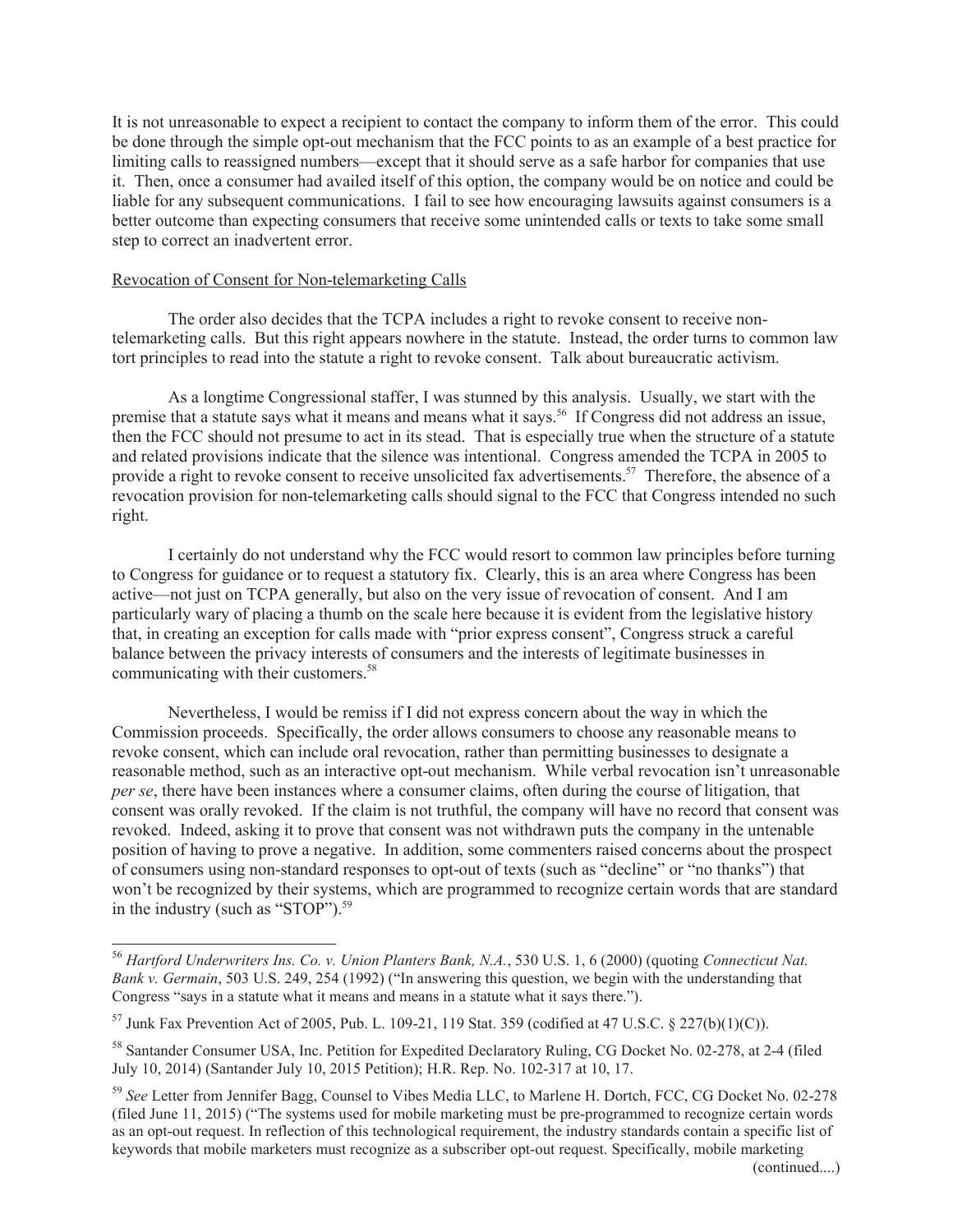Notably, other pro-consumer statutes contain provisions that require any revocation of consent be made in writing or through other methods designated by the business.<sup>60</sup> Instead, the order uses those provisions as evidence that, when Congress intends to specify the means of opt-ing out, it does so. This is maddening. As discussed above, the TCPA doesn't contain a revocation provision, *so of course it did not specify how to exercise a non-existent right*. Rather, the point that some commenters have made is that if the FCC decides to read revocation into the TCPA at all, then it should at least read in a written revocation requirement or allow businesses to designate a reasonable method for revocation, consistent with other statutes that expressly address this issue.<sup>61</sup>

Or, one need look no further than the TCPA itself, where Congress provided that recipients must submit a request to opt-out of future unsolicited fax advertisements. Specifically, the statute and implementing rules provide that a request is effective only if it: (a) identifies the telephone number or numbers of the telephone facsimile machine or machines to which the request relates; (b) is made to the telephone number, facsimile number, Web site address or e-mail address identified in the sender's facsimile advertisement; and (c) the person making the request has not, subsequent to such request, provided express invitation or permission to the sender, in writing or otherwise, to send such advertisements to such person at such telephone facsimile machine.<sup>62</sup>

If Congress and the Commission did not find such a procedure to be too burdensome for fax recipients, I fail to see how it or something similar would be too burdensome for call or text recipients. For example, one petitioner noted that this could be done (1) in writing at the mailing address designated by the caller; (2) by email to the email address designated by the caller; (3) by text message sent to the telephone number designated by the caller; (4) by facsimile to the telephone number designated by the caller and/or (5) as prescribed by the Commission hereafter as needed to address emerging technology.<sup>63</sup>

<sup>60</sup> *See, e.g.,* Letter from Burton D. Brillhart, Counsel to Santander Consumer USA, to Marlene H. Dortch, FCC, CG Docket No. 02-278, at 3 (filed Feb. 13, 2015) (noting that the Real Estate Settlement Procedures Act requires inquiries to be made in writing, which the Consumer Financial Protection Bureau concluded "strikes the appropriate balance between ensuring responsiveness' to consumer requests and complaints and mitigating the burden on servicers of following and demonstrating compliance with specific procedures with respect to oral notices of error."); Letter from Burton D. Brillhart, Counsel to Santander Consumer USA, to Marlene H. Dortch, FCC, CG Docket No. 02-278, at 3 (filed Aug. 11, 2014) (pointing to statutes that provide for revocation through a designated method, often in writing, including the Servicemembers Civil Relief Act (SCRA), the Fair Credit Reporting Act (FCRA), the Health Insurance Portability and Accountability Act (HIPAA), Fair Debt Collection Practices Act (FDCPA)).

<sup>61</sup> Commenters also noted the practical problems with allowing consumers to use any reasonable method. *See, e.g,* Letter from Harold Kim, U.S. Chamber Institute for Legal Reform and William Kovacs, U.S. Chamber of Commerce to Marlene H. Dortch, FCC, CG Docket No. 02-278 at 5 (filed June 11, 2015) ("Many American companies are large entities with hundreds or thousands of employees and multiple offices, with multiple phone numbers. Is someone permitted to call any company phone number, or send a letter to any company address, or send an email to any company email address, or talk to some affiliated entity, and revoke his or her prior consent? In the middle of a technical support call, can the consumer throw in 'I revoke my consent for pre-recorded messages' in the middle of a help call, when the technical help line would have no idea what to do with such a statement? It would be impossible for a company to monitor all possible means of communications for such revocations, particularly oral ones, and so the Commission should rethink adopting a position that consumers can revoke prior consent by any means they wish.").

 $62$  47 U.S.C. § 227(b)(2)(E); 47 C.F.R. § 64.1200(a)(4)(v).

<sup>(...</sup>continued from previous page)

systems must recognize the keywords STOP, CANCEL, UNSUBSCRIBE, QUIT, END, and STOPALL as a request by subscribers to opt-out of a mobile campaign. This is a widely recognized and published set of opt-out keywords that are used across the industry in calls to actions and terms and conditions.") (citations omitted).

<sup>63</sup> Santander July 10, 2015 Petition at 9-10.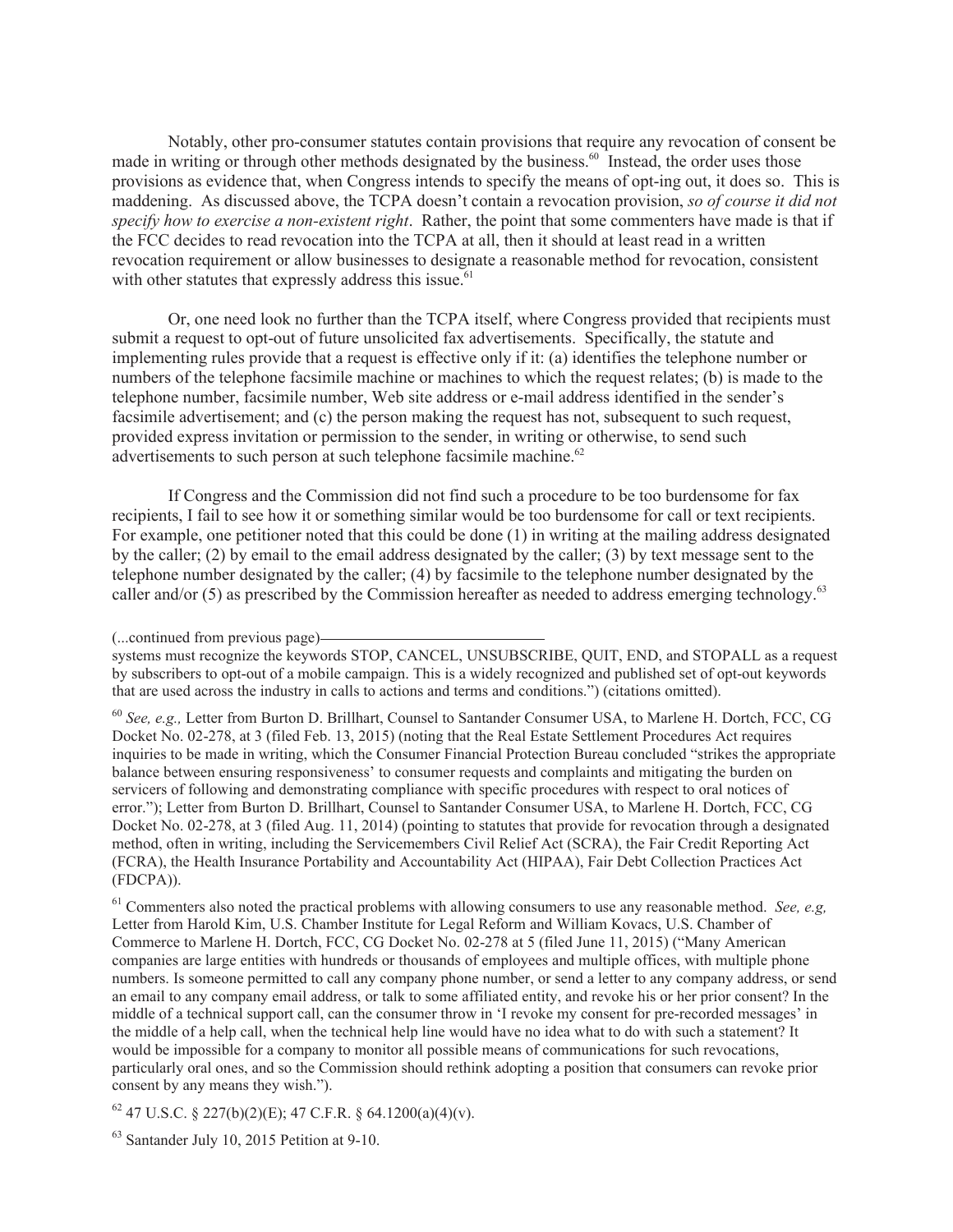Or, the FCC could provide a safe harbor for companies that use the interactive opt-out mechanism that it champions as a way to discover reassigned numbers.

### Limited Relief for Certain Petitioners

The order does grant slight relief in a few limited circumstances and very narrowly; including to enable consumers to receive fraud alerts, data breach information, money transfer information, medical appointment and refill reminders, hospital registration and discharge information, and home healthcare instructions. I support the relief to the extent it is provided but would have gone further.

By exempting certain uses, the FCC implicitly concedes that dialing and messaging technologies can be used to create important and popular services. However, this order fails to exempt many other beneficial uses, thereby dampening incentives to create other innovative and useful messaging services.

Moreover, the order does not address a number of situations raised in the record; for example, immunization reminders, utility outage notifications, emergency alerts from schools, and countless other categories. Some of these uses could be addressed in a future item, and could eventually be deemed permissible. However, that does not provide much needed certainty or reduce litigation exposure in the meantime.

Instead, this fact-specific approach means that companies that have not yet filed petitions but need certainty will have to undertake the expense to file and pursue a petition.<sup>64</sup> I imagine it will be too risky for others to guess whether their circumstances are close enough, particularly given that the order engages in very granular—and, in my view arbitrary—line drawing. In many cases, they may simply discontinue beneficial services altogether.

Furthermore, even the relief granted is limited and potentially unworkable. For example, the order limits exempted calls made by financial institutions to three per event over a three day period. But I can envision a scenario where, a week later, the institution determines that the event was broader in scope than initially anticipated and the institution needs to provide updated information to its customers; for example, about additional information that was compromised. In fact, this just happened with the breach of federal government personnel information.

In addition, the relief appears to assume that the right people are contacted. If numbers are entered into a system incorrectly, for example, then we are back at square one and institutions could be liable. So a financial institution that sends three texts in a day, as permitted in the order, could still be sued for the texts. Multiply that by the number of people that may be affected by a data breach and the risk may be unacceptably high. Therefore, I question whether institutions will even avail themselves of the supposed exception.

It may be that the FCC was hesitant to grant more meaningful relief due to resistance from some consumer groups. Honestly, I have to question whether these groups truly represented consumers at large on these issues. I was struck, for example, by a consumer group letter that pushed back against relief for data breach notifications because "[a]fter a data breach there is little a consumer can do about it, other than keep an eye on her accounts and her credit."<sup>65</sup> Thus, a "letter [notice] generally suffices."<sup>66</sup> That

<sup>&</sup>lt;sup>64</sup> Indeed, the fact that similar services were addressed and exempted in the record increases uncertainty for those services that were raised but weren't granted an exemption and likely will increase these entities' litigation exposure if they even choose to continue these services at all.

<sup>&</sup>lt;sup>65</sup> Letter from Margot Saunders, Counsel, National Consumer Law Center to Marlene Dortch, Secretary, Federal Communications Commission, CG Docket No. 02-278, at 4 (Apr. 28, 2015) (representing NCLC and other organizations)).